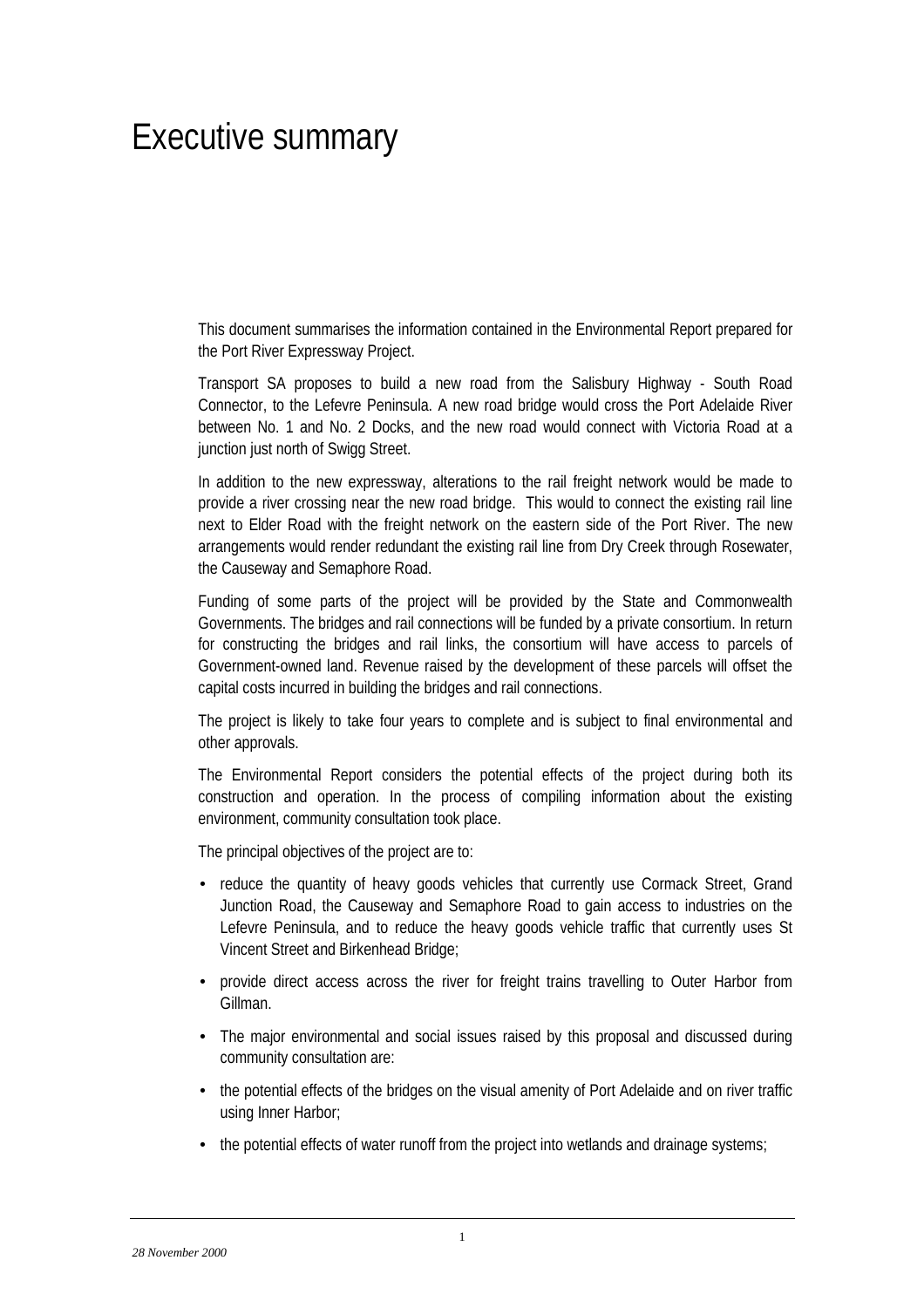• the potential effects of the project on future developments in and around Port Adelaide.

The Environmental Report addresses these and other issues in detail, and includes mitigation measures to reduce adverse effects.

## **Project background**

Plans to improve the arterial road network in the north-western area of metropolitan Adelaide have been discussed for some ten years. Originally, part of the impetus was accommodation of the Multi-function Polis (MFP) 'core site' at Gillman. The core site was to have been developed into a residential and light industrial zone, based around canals linked to North Arm.

Even though the MFP project no longer requires the Gillman site, traffic congestion on roads between South Road, Port Adelaide and Outer Harbor is getting worse. In particular, the quantity of heavy goods vehicles is increasing as more freight consolidation and forwarding companies move into the industrial zones of Wingfield and Gillman. Increasing road freight traffic is also resulting in an increase in rail traffic.

As congestion and traffic volumes increase, so also do problems such as noise and air pollution from vehicle exhausts.

The possible need for a new river crossing was first discussed in 1976, when it was realised that heavy goods vehicles were having an adverse effect on Port Adelaide Centre. In 1991 a study into traffic problems was undertaken and several possible road alignments were investigated. This study was expanded in a 1992 investigation that examined alternatives and involved consultation with the then Port Adelaide Council, State Government departments and some local business operators.

In 1997 a further review of options was undertaken and this included estimates of the costs associated with nine alternatives. The alternatives considered ranged from 'do nothing' to constructing tunnels under the river.

The outcome of all the studies was the identification of an option that achieved all the primary objectives, while keeping the cost and adverse environmental effects to a minimum.

In February 1998, approval was given for the adoption of low-level road and rail bridges crossing the Port River between No. 1 and No. 2 Docks, with opening spans for river traffic, and the associated Gillman Highway link.

Following development of the proposal, Transport SA submitted a further paper to the State Government. In December 1999, the State Government:

- reaffirmed the original route of the road and rail bridges across the Port River and of Gillman Highway;
- endorsed the principle of private sector funding involving a tolling regime for the delivery of the new road bridge across the Port River;
- approved in-principle State funding of \$18.5 million to match that offered by the Federal Government under the Roads of National Importance (RONI) programme for the Gillman Highway component of the project.

Government endorsement of the project paved the way for Transport SA to call for tenders for the environmental assessment and community consultation process that is the subject of the Environmental Report.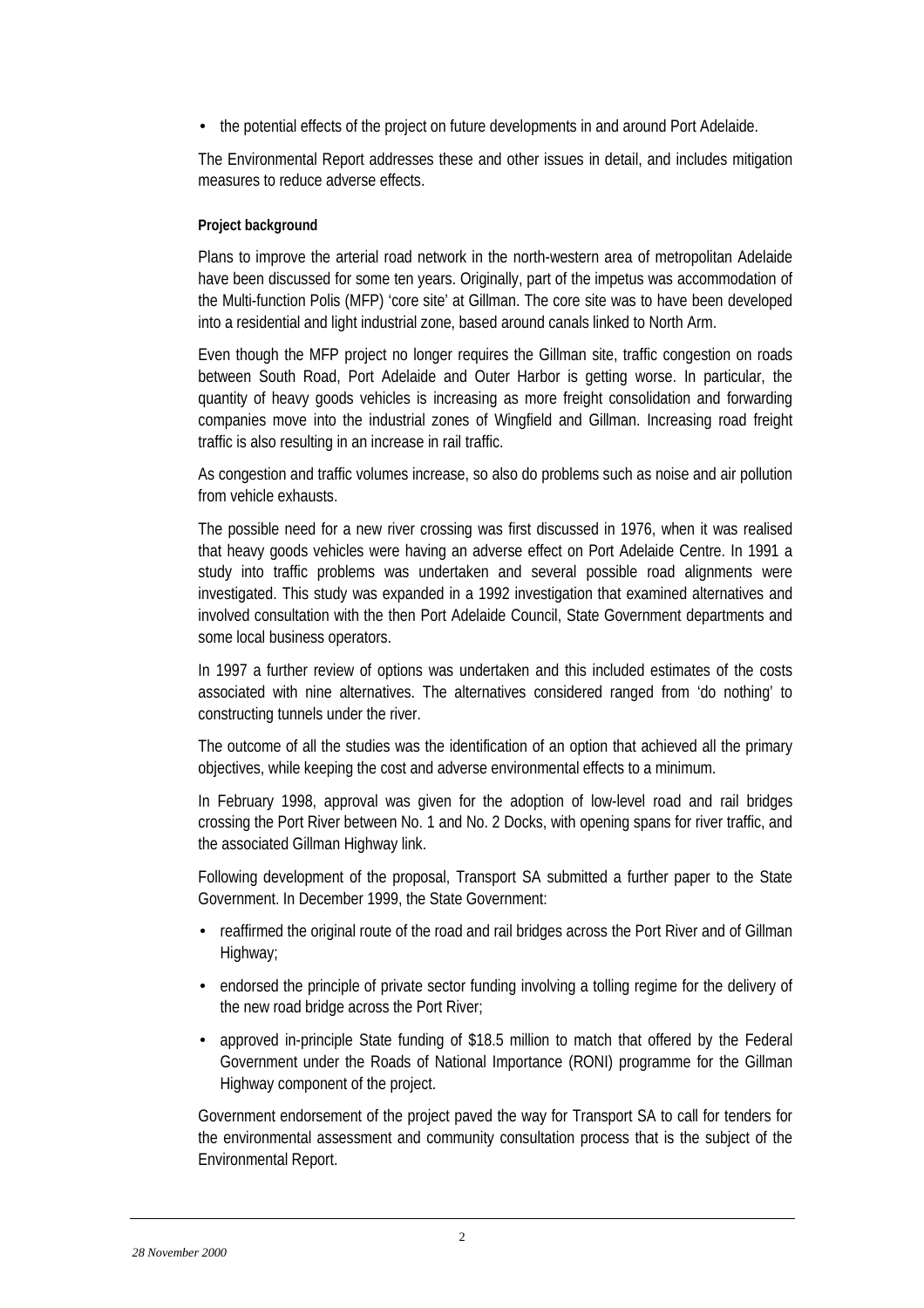## **Description of the project**

The Port River Expressway is a joint Commonwealth and State Government initiative and is proposed to extend from the Salisbury Highway - South Road Connector in the east across the Port River to Victoria Road in the west. The total length of the project is 7 km. The project has three main elements which should be considered as an integrated package in order for the project objectives to be achieved. The three stages are described below.

# *Stage One: Roadworks*

The roadworks component of the project extends from Ocean Steamers Road to the Salisbury Highway - South Road Connector, including Hanson Road, and comprises:

- the provision of the four-lane Port River Expressway between Eastern Parade and the Salisbury Highway - South Road Connector. The total length of this section is 4.7 km;
- the widening of Francis Street between Ocean Steamers Road and Eastern Parade to four lanes. The total length of this section is 1.05 km;
- a 'T' junction at the abandoned rail corridor in Francis Street to take traffic from the Port River Expressway to the eastern end of St Vincent Street;
- a partially grade-separated connection at the Salisbury Highway South Road Connector:
- a four-lane extension of Hanson Road from Cormack Road to the proposed expressway. The total length of this section is 1 km.

# *Stage Two: River crossing*

This stage encompasses the connections at Ocean Steamers Road, the road bridge and connections to Victoria Road. It comprises:

- the provision of a four-lane road bridge across the Port River between No. 1 and No. 2 Docks (with an opening span of about 30 m for river traffic) linking directly to Victoria Road and Francis Street. The total length of this section is 1.25 km;
- changes to Nelson Street (which crosses Birkenhead Bridge), Semaphore Road, Elder Road and Ocean Steamers Road to connect to the proposed expressway.

# *Stage Three: Rail crossing and rail connections*

The rail component encompasses connections to the existing rail network on the eastern bank, a rail bridge and connections to the existing line at Elder Road. It includes the provision of a single-track rail bridge across the Port River adjacent to the road bridge, again with an opening span.

# *Unresolved issues*

There are some unresolved issues in the project scope which are under consideration and will be determined through the outcomes of this Environmental Report and further planning and design work.

• The volume of Inner Harbor river traffic and opportunities for relocation of some users downstream of the proposed bridge need to be investigated. Relocation would minimise the frequency and duration of bridge openings.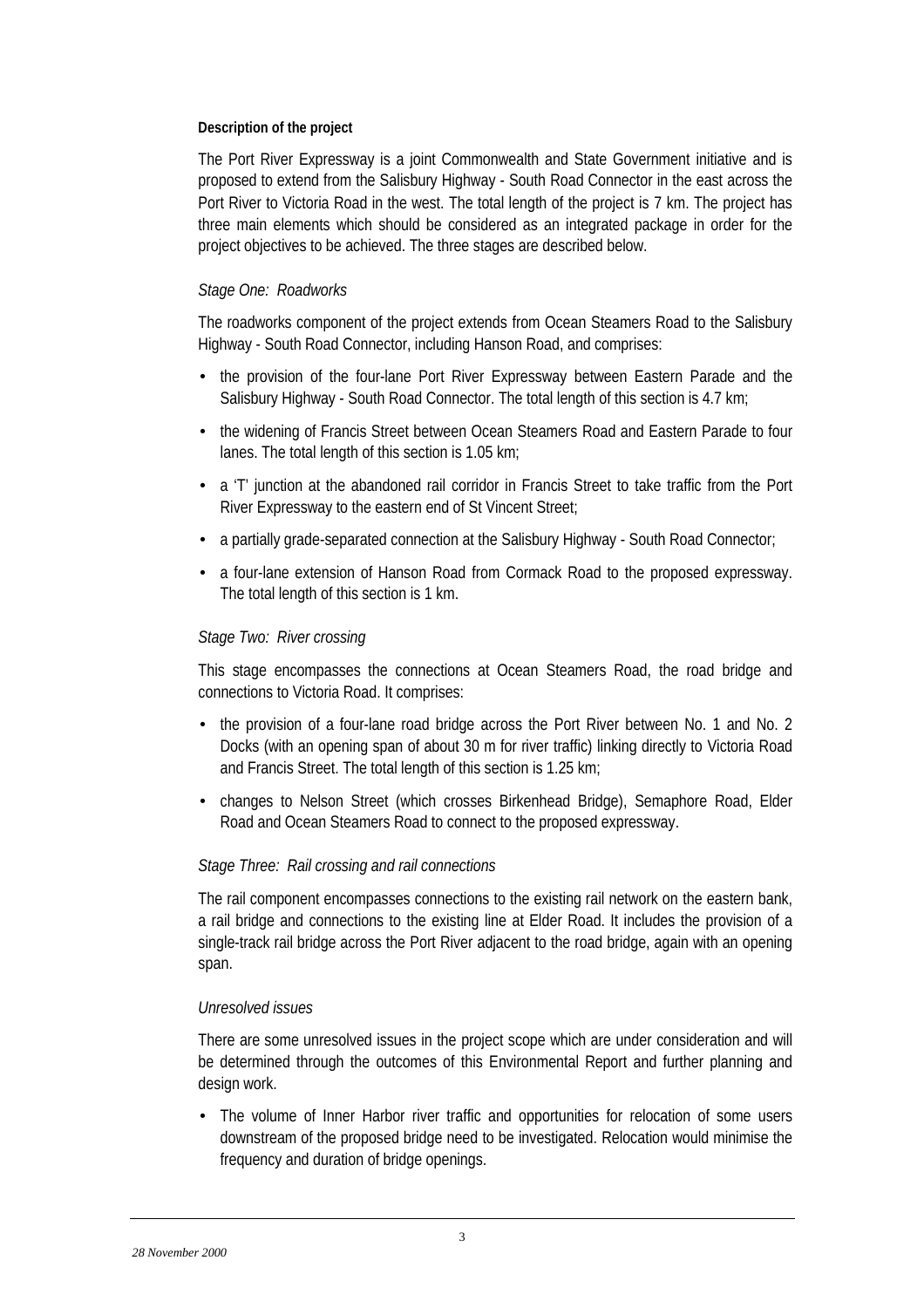- Increased bridge clearance for recreational river traffic needs to be investigated. This would also minimise the frequency and duration of bridge openings.
- Grade separations of Hanson Road and Elder Road need to be investigated in terms of their potential to reduce delays, improve road safety and thus make the route more attractive to road users.

#### **Environmental effects of the project**

The environmental effects have been studied under two main categories, which are:

- the biophysical environment
- the human environment.

The results of the studies are summarised in this section.

#### *The biophysical environment*

The biophysical environment comprises:

- geology and soils
- ground and surface waters
- flora, fauna and habitat.

#### *Geology and soils*

The project will not affect the geology and soils so much as they will affect the project. The Gillman area was a low-lying swampy marshland until levee banks were constructed and fill imported to raise parts of it. Some areas are still below sea level, although the levee banks prevent tides entering the area.

The geological history of the area means that the road will have to be built on imported fill materials. These will provide the necessary stability for the road pavement and foundations for the overpasses.

The fill material will come from a stockpile belonging to Transport SA and will be free of contamination.

Care will be needed in some areas to prevent the formation of acid sulphate soils. Some coastal soils contain sulphides that can be oxidised. On exposure of the soil to oxygen in air, oxidation of these sulphides occurs, leading to acidic products that can be harmful to the environment.

Land in the Adelaide plains is subsiding gradually. This subsidence is caused principally by two mechanisms: the removal of groundwater and wet land reclamation. In the Gillman area, wet land reclamation has almost ceased and the further abstraction of groundwater is unlikely. The reduced rate of subsidence will probably mean that the area will only subside by about 100 mm in the next 100 years.

There is also evidence that the rate of sea level rise in the Port Adelaide area is about 0.7 mm/year and in the Bolivar area 0.2-1.2 mm/year. Over the next 100 years, the rate of sea level rise is expected to be greater than in the past (due to the greenhouse effect), so projections based on historical rates may underestimate future levels.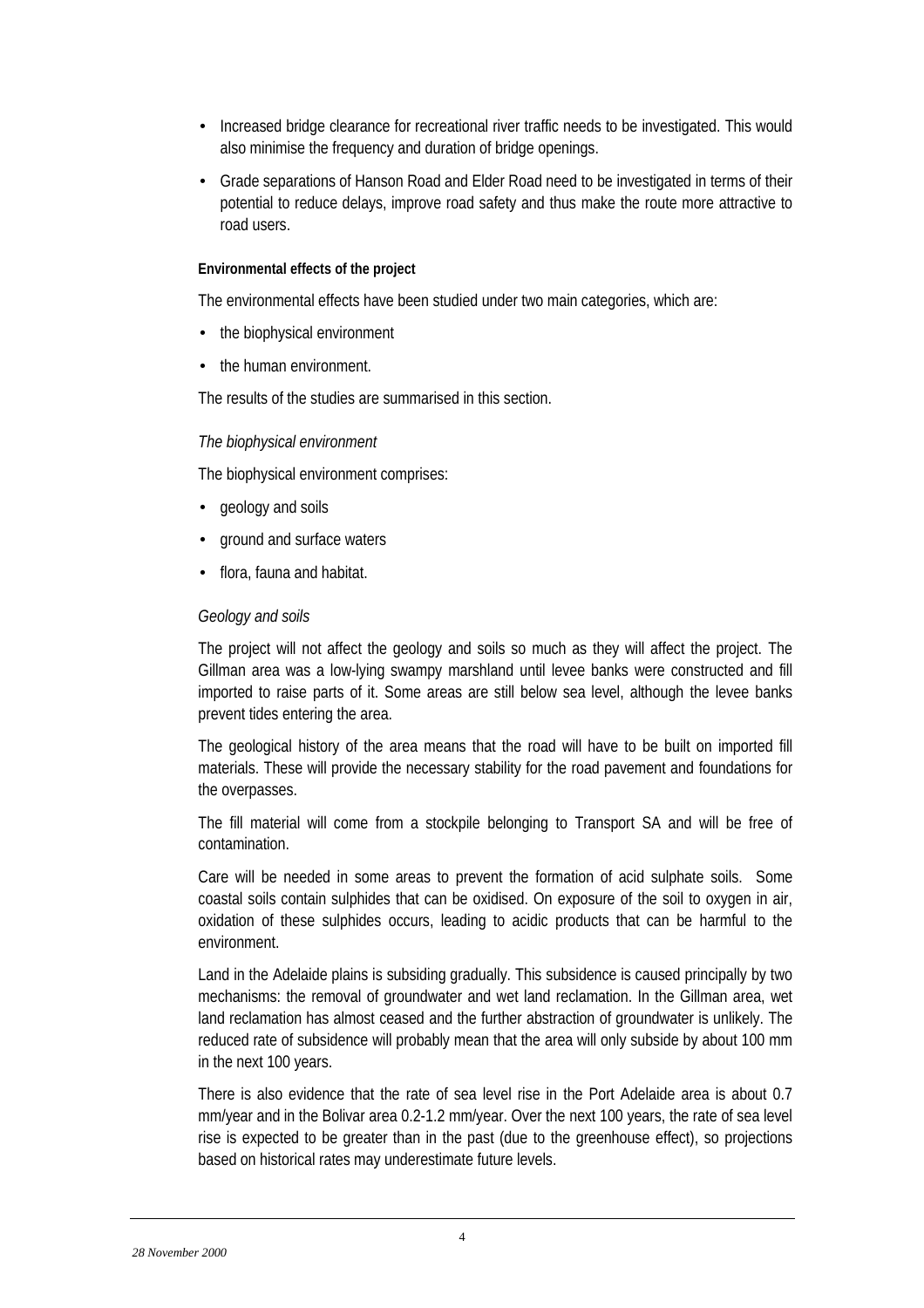Construction of the Port River Expressway must take account of both land subsidence and sea level rise.

# *Ground and surface waters*

Groundwater in the Gillman area is shallow and in places no more than 0.5 m below the ground surface. The depth varies with the tides and is also influenced by the seasons. Close to the Port River, tidal variation can be as much as 1.3 m, but in areas further away from the river or the estuary, it is about 50 mm.

The salinity of the groundwater varies from good quality under the Lefevre Peninsula to four times that of sea water in the Wingfield area to the east.

Because of the shallow depth of the groundwater, care will need to be taken in the design of the road and overpasses to provide a solid base and to avoid 'damming' the groundwater and preventing its flow towards the north, where it discharges into the estuary. Structural members that penetrate the groundwater surface, such as bridge supports, will need to be protected from the saline waters to prevent corrosion.

Surface water in the project area is drained northwards to North Arm and North Arm Creek. All existing drainage systems will be retained and will channel stormwater under the Port River Expressway. In addition, the drains provided on either side of the carriageways and in the median strip of the expressway in the Gillman area will channel water into existing drains to the north of the corridor.

The stormwater volumes flowing from the Port River Expressway into the existing drains will represent a tiny fraction of the volumes currently flowing from the drainage catchment. The total surface area of the paved portions of the Port River Expressway will be approximately 0.2 km2 (including hard shoulders, and pedestrian and bicycle paths). The total catchment area that drains through the Gillman area is approximately 66 km2. While runoff from paved areas is greater than from unpaved areas, the paved area of the Port River Expressway represents only 0.3% of the total catchment area.

The water quality of runoff from the Port River Expressway is expected to be similar to that of the Southern Expressway, which was measured in a recent study. Runoff from the Southern Expressway shows traces of contaminants such as fuel and worn road surface materials, but is generally of a similar quality to urban runoff. Port River Expressway runoff water will join runoff water from a largely industrial catchment as it enters the wetlands. The quality of the water currently entering the wetlands is poor, with high heavy metal and nutrient loads, reflecting the largely industrial catchment.

All the wetlands have been designed so that the receiving pond can be isolated from the other ponds in the event of an accidental spill of chemicals or fuel. Once the section is isolated, the water and spilled pollutants can be collected and disposed of without adverse effects on the remaining ponds in the wetland system.

In short, runoff from the Port River Expressway will not affect the operation of the wetlands.

Drilling and pile driving during construction of the bridges are likely to disturb river bed sediments, increasing the suspended solids load of the Port River. Effective management planning will be required to reduce unnecessary disturbance. Experience gained during shipping channel dredging should inform the operation, and consideration should be given to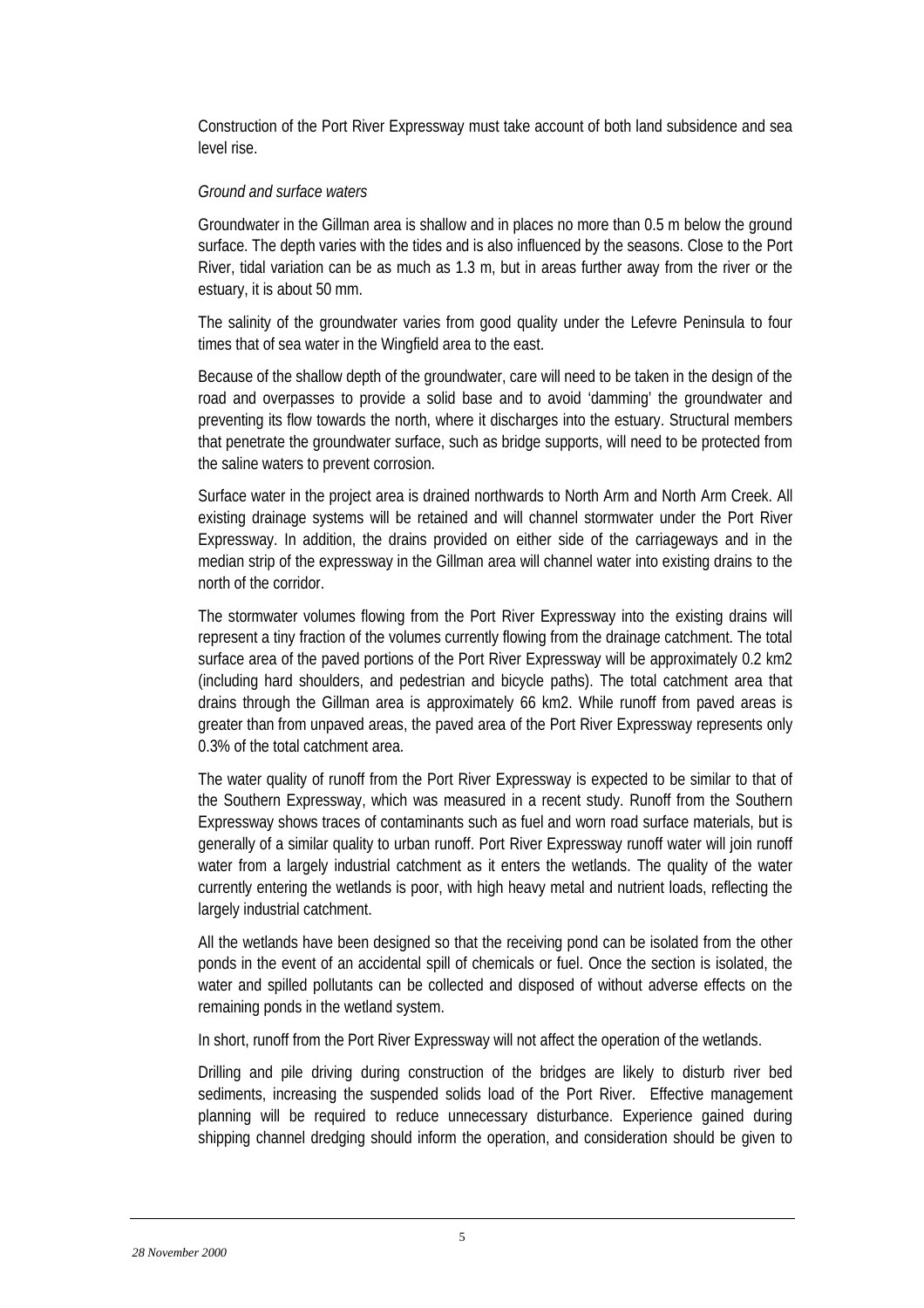the use of silt nets. Spoil from the bore holes should be collected and disposed of on land as fill, provided that the fill meets Environment Protection Agency (EPA) guidelines for its use.

It should be recognised that the quantity of sediment disturbed and the duration of disturbance will be significantly less than during routine dredging of the shipping channel. As the stretch of water near the bridges is largely devoid of marine flora, the problem of plants being smothered is unlikely to arise.

Pile driving is likely to mean that aquatic fauna, including dolphins, will avoid the area. As pressure waves travel significant distances in water the effect is likely to extend upstream and downstream for several hundred metres. This effect is unavoidable but will last for a short time only.

## *Flora, fauna and habitat*

Potential impacts on fauna, flora and habitat include clearance of native vegetation and alteration of habitat for animals.

The vegetation of the Port River and Gillman areas has significantly altered since early European settlement. The area was originally characterised by samphire low shrublands, and by low woodlands of mangroves with isolated salt paperbarks adjacent to the Port River. Since that time, the study area has undergone extensive disturbance from various sources.

Within the study area, the mangrove low woodlands and salt paperbark low woodlands have been cleared, as has much of the samphire low shrublands. Along the Port River, the mangrove and salt paperbark low woodlands have been replaced by the bitumen and concrete of general industry.

Within the Gillman area, much of the samphire community is degraded and dominated by exotic species. The samphire low shrublands have been further degraded through the dumping of fill and wastes, and drainage of the coastal fringe.

There is one patch of remnant vegetation in the proposed road corridor, alongside the Dean Rifle Range. It is a patch of locally significant, remnant native vegetation with a number of species of conservation status. The patch has sandy soil and is generally weed free, with only the odd soursob present. It comprises a collection of mounding shrubs 1-3 m high and 1-3 m wide over a dense grassy sward of common reed.

Elsewhere in the corridor, the original surface lies under bitumen and concrete.

It is not possible to completely avoid the removal of remnant vegetation where it occurs near the rifle range. A small adjustment has been made to the road alignment to reduce the clearing that will be necessary, and the landscape plan will provide opportunities to plant species found in this patch. Remnant vegetation on land that is not required for road construction will be fenced off to prevent disturbance during construction.

Largely because of the degraded nature of the vegetation in the Gillman area, there are few suitable habitats for native wildlife. The area also supports a large number of introduced animals that prey on native animals, further reducing the local populations. Native mammal species are restricted to the water rat and the white-striped mastiff bat. The white-striped mastiff bat is adapted to foraging in open landscapes, such as the Gillman area, whilst the water rat is adapted to semi-aquatic habitats (e.g. the Port River and estuary environments). A greater diversity of bird species is present in the project area. Water and sea birds, and birds of prey are the dominant species recorded in the area. Such species include: the common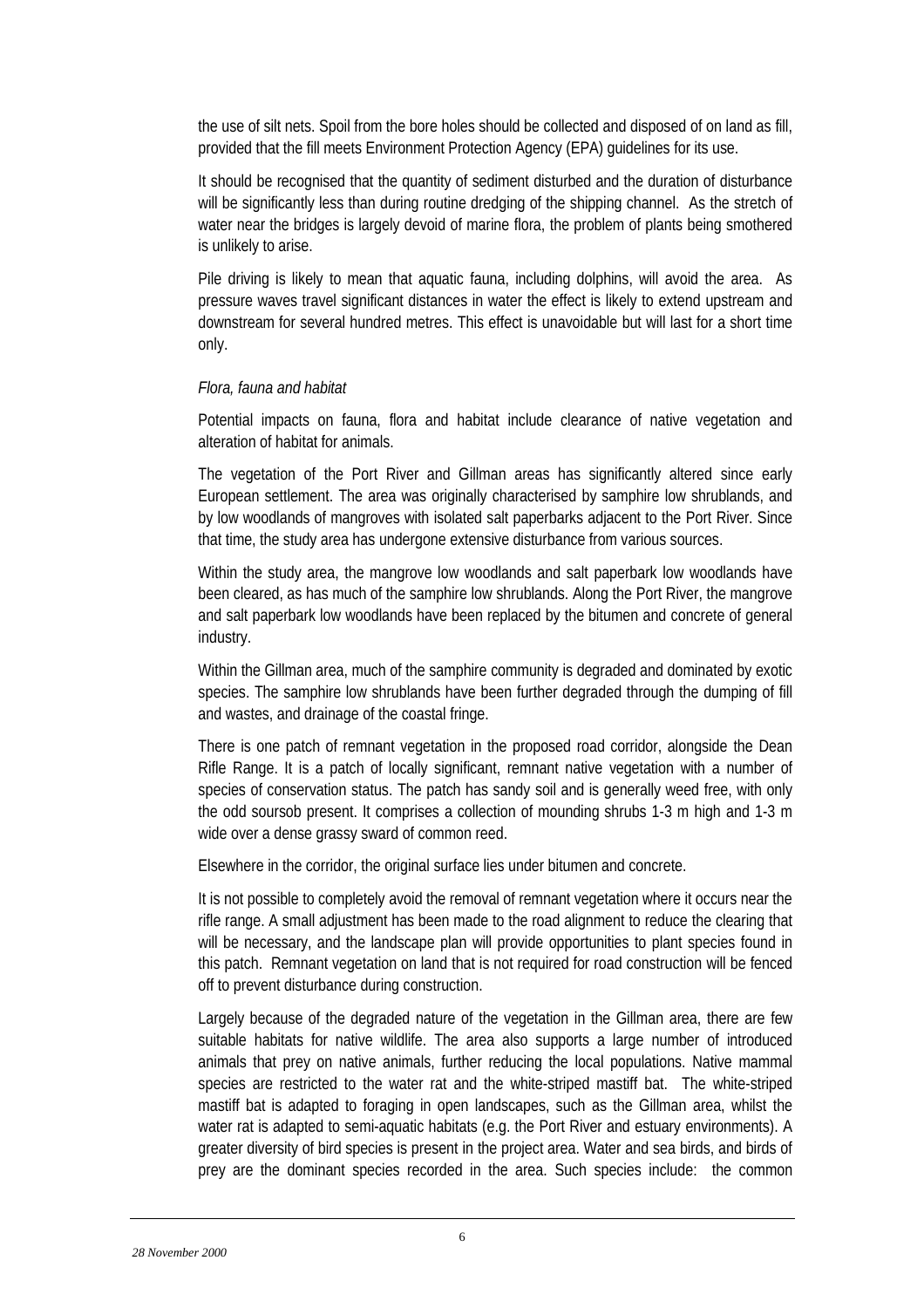sandpiper, the white-faced heron and the black-shouldered kite. The remainder are cosmopolitan species, including the galah, Australian magpie and crested pigeon.

The Port River Expressway will not further degrade habitats through which it passes and will have little effect on the native animals that remain in the area. The expressway will have no effect on the birds of the area.

## *Biodiversity and conservation*

From the preceding section it can be concluded that:

- the current biodiversity values of the Port River estuary, in the vicinity of the proposed bridges, are likely to be low;
- the biodiversity values of the remnant vegetation on the Gillman site, particularly on land abutting the proposed corridor, are low;
- the wetland and landfill remediation projects are increasing the habitat diversity and biodiversity values.

## *Human environment*

The human environment matters relevant to the project include:

- transport and traffic.
- Aboriginal and European heritage
- land use
- economics
- amenity (including aesthetics, noise and air quality).

#### *Transport and traffic*

Existing traffic patterns were measured and predictions were made of likely traffic volumes in the year 2011 with and without the Port River Expressway.

The Port River Expressway is forecast to produce great benefits to road users, particularly within Port Adelaide and the region surrounding the road corridor. These benefits will be in the form of improvements in network efficiency and reductions in traffic volumes on roads around the Port Adelaide commercial centre. Reductions in truck traffic passing through Port Adelaide and using the immediate arterial road system will benefit both residents and commercial premises in the region.

With the expressway, network efficiencies in the year 2011 are likely to result in a 6% reduction in the total number of kilometres travelled, a 13% reduction in travel time and a 6% saving in total fuel usage, compared to the current network.

Without the expressway, by 2011 traffic along Grand Junction Road (between Commercial Road and South Road) is forecast to be approximately 30% greater than at present.

With the expressway, forecasts indicate a reduction of more than 50% in total traffic movements across Birkenhead Bridge and through Port Adelaide via St Vincent Street.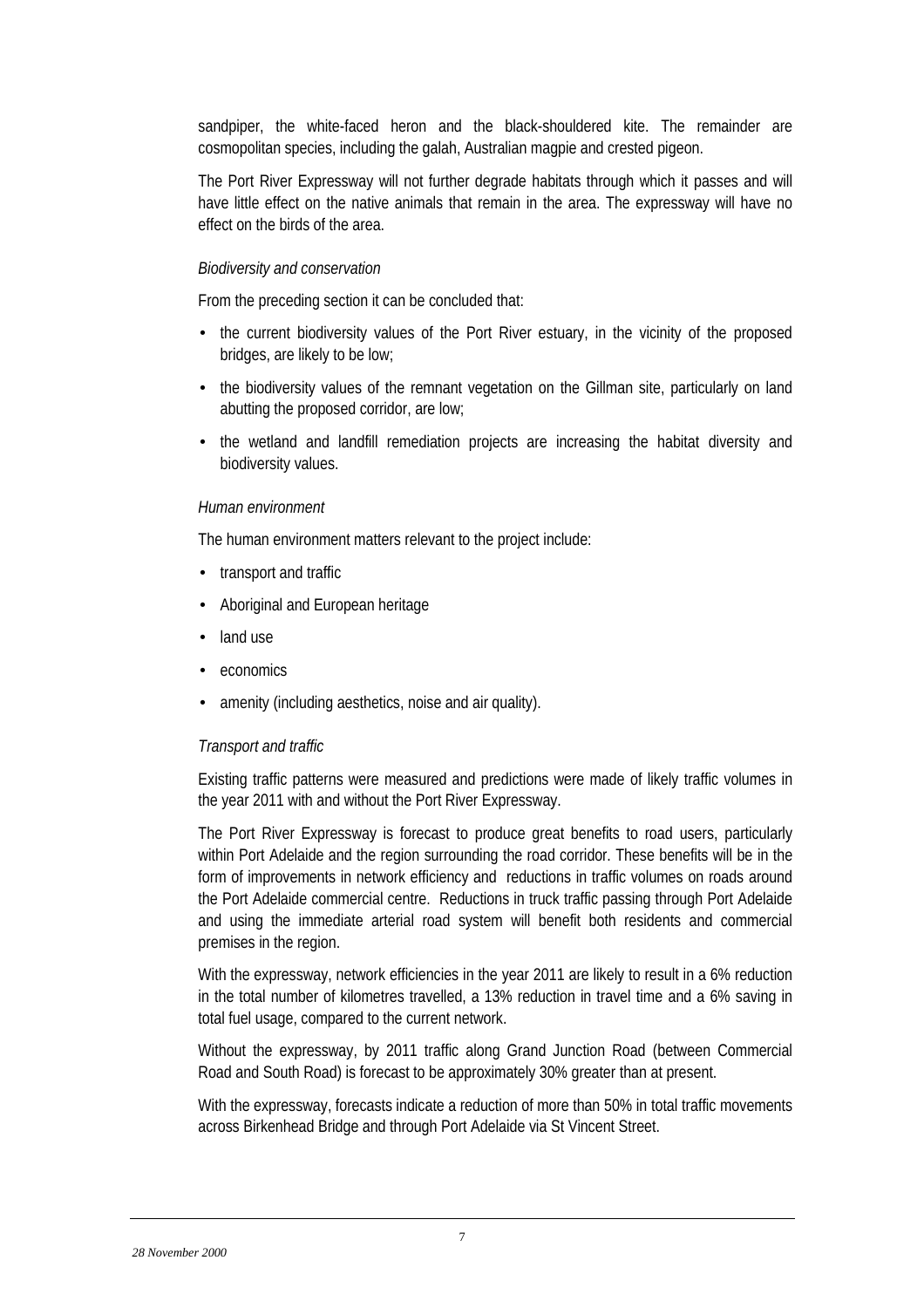There will be a smaller but still significant reduction in traffic volumes along Causeway Road of about 12.5%.

There will be a 25% increase in traffic along Hanson Road from Grand Junction Road to the expressway.

Traffic flows along Cormack Road will be reduced by some 83%. Cormack Road will effectively change from being an industrial distributor to a local industrial access route.

It is forecast that by 2011 the Port River Expressway will attract 23,000 vehicles per day at the Port River bridge crossing and 44,000 vehicles per day where it joins the existing Salisbury Highway - South Road Connector. This demand will be accommodated on a new four-lane road, well separated from existing residential and commercial areas (particularly east of Eastern Parade).

Traffic is forecast to increase on Eastern Parade by some 30% as this road becomes an important access route to the expressway.

One of the major traffic benefits of the Port River Expressway will be the shifting of large volumes of light and heavy trucks from roads around Port Adelaide onto the expressway. This will have a very positive impact on the amenity of the street system in the region, especially in terms of reductions in noise and emissions. Major reductions in truck movements are expected on:

- Birkenhead Bridge and St Vincent Street-with demand expected to reduce by over 50%;
- Grand Junction Road-with reductions of around 50% west of Eastern Parade, and around 25-30% east of Eastern Parade;
- the Salisbury Highway South Road Connector-with reductions in the order of 40% north of Grand Junction Road.

Daily truck volumes on the Port River Expressway are expected to range from 3,000 trucks per day (along the Francis Street section) to about 5,800 trucks per day at the Salisbury Highway - South Road Connector. Forecast truck crossings of the Port River bridge in 2011 are in the order of 1,700 to 1,800 vehicles per day, of which about 800 are expected to be light trucks and the balance heavy trucks.

By any measure, the shift of truck volumes to the Port River Expressway will yield major environmental and social benefits to residents and traders in the region.

# *Aboriginal heritage*

Representatives of the Aboriginal community participated in a survey of the proposed route. This, together with archaeological surveys undertaken in the region, indicated that there are unlikely to be sites of significance along the corridor. This is not surprising given the extent of land disturbance since European settlement. Nevertheless, during construction great care must be taken to avoid disturbing any artefacts excavated accidentally. If any artefacts are found, work will cease until an assessment is made of the significance of the items. If items can be preserved they will be donated to appropriate agencies. If sites cannot be avoided, a permit will be obtained under the appropriate legislation and in consultation with the Aboriginal people.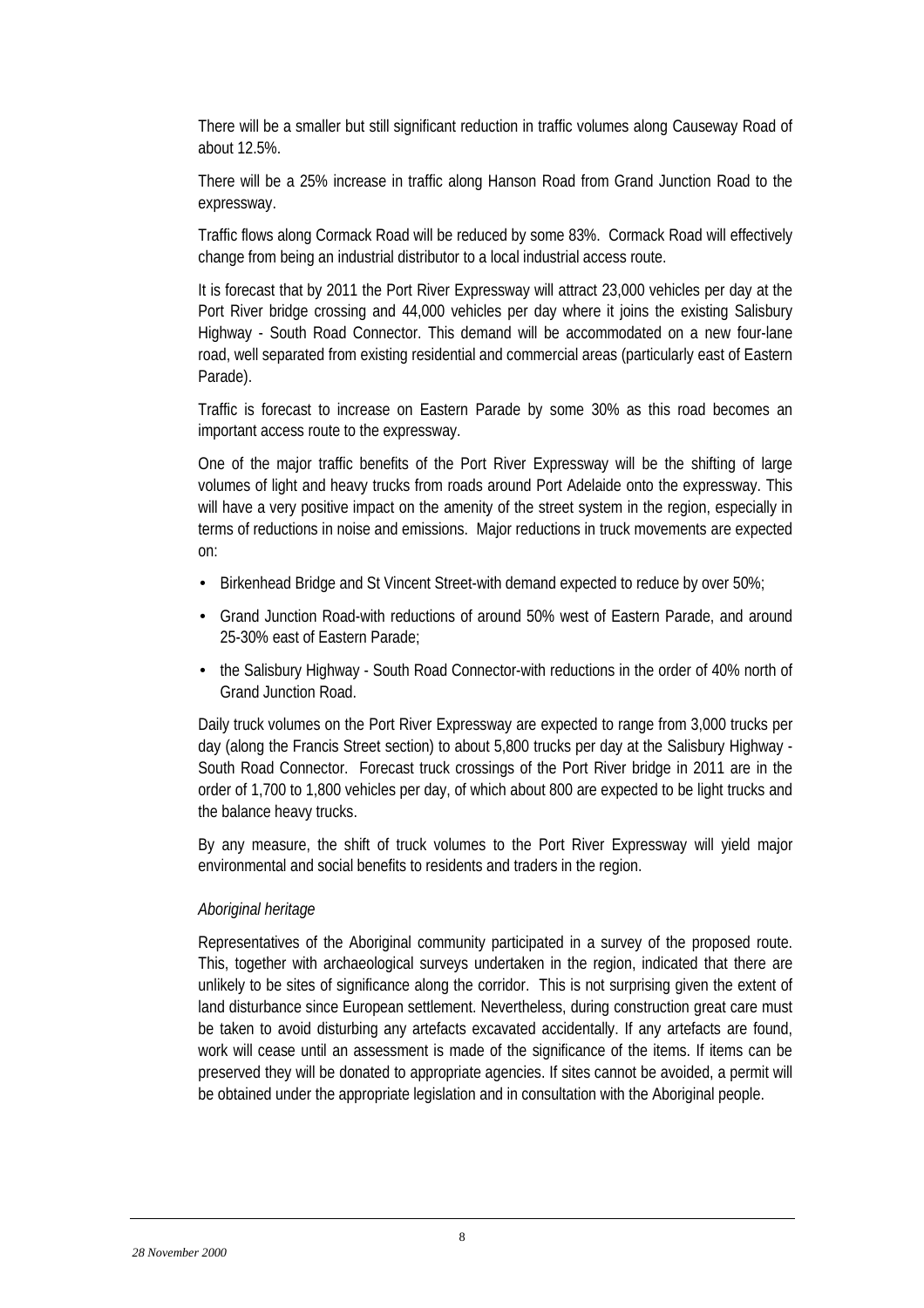# *European heritage*

Port Adelaide has a fascinating European history, largely connected with commercial shipping. Buildings such as the wharf sheds and wool stores are reminders of an era when South Australia relied heavily on exporting and importing through the Port.

Today, the Inner Harbor is used mainly for pleasure and tourism, although several boat yards operate on the western side of Birkenhead Bridge, and tugs berth at Cruickshank's Corner.

The Port River Expressway will necessitate the removal of wharf sheds between No. 1 and No. 2 Docks, and the Aviation Museum. Arrangements are being negotiated for the relocation of the Aviation Museum and of the workshops and stores belonging to the Maritime Museum.

In order to preserve a good example of a wharf shed, Heritage SA is considering listing Shed 5 (on the southern side of No. 1 Dock). While this shed would be unaffected by the Port River Expressway, it stands on land that is currently owned by the Government of South Australia and may become part of the land development package negotiated between the Government and the private developer of the bridge component of the Port River Expressway.

The Maritime Museum has expressed interest in Shed 5 as a multiple use site that could contain a mixture of display boat building and retail areas.

## *Land use*

The corridor of the Port River Expressway runs through several land use zones including Metropolitan Open Space System (MOSS), general and light industry, Port Adelaide Centre and residential areas. Land that was set aside for the MFP and is no longer required for that purpose borders the corridor on its northern side through Gillman.

The MOSS Zone is the short section of corridor on either side of which lie the Barker Inlet Wetlands. Road construction in this section will require minor adjustments to the earth banks of the wetlands, particularly where the intersection with South Road will be located. This minor adjustment will not impinge on the wetland ponds, but will affect a small vegetated area on the northern shoulder of the road. Plantings to compensate for this loss will be included in the landscape plan and there is potential to use the spaces between carriageways of the junction and slip roads to extend the water features.

Construction of the Port River Expressway offers the opportunity to enhance the appearance of the landfill sites and to provide future access to recreational space developed on rehabilitated landfill areas.

The general industrial zone between the landfill sites and Eastern Parade, and to the south of the proposed corridor, will gain from the expressway since it will provide ready access to national highways to the east and Port Adelaide and Outer Harbor to the west. No residential areas are present in this area and noise from the road traffic will not affect industrial sites that border the corridor.

Along the northern border of the corridor between the landfill sites and Eastern Parade is land that remains set aside for the MFP and is still part of the Development Plan for the area (even though the MFP proposals will not proceed). While the expressway creates the potential to provide access to this land for future development, industrial use of the land would require significant expenditure to overcome the poor geotechnical conditions.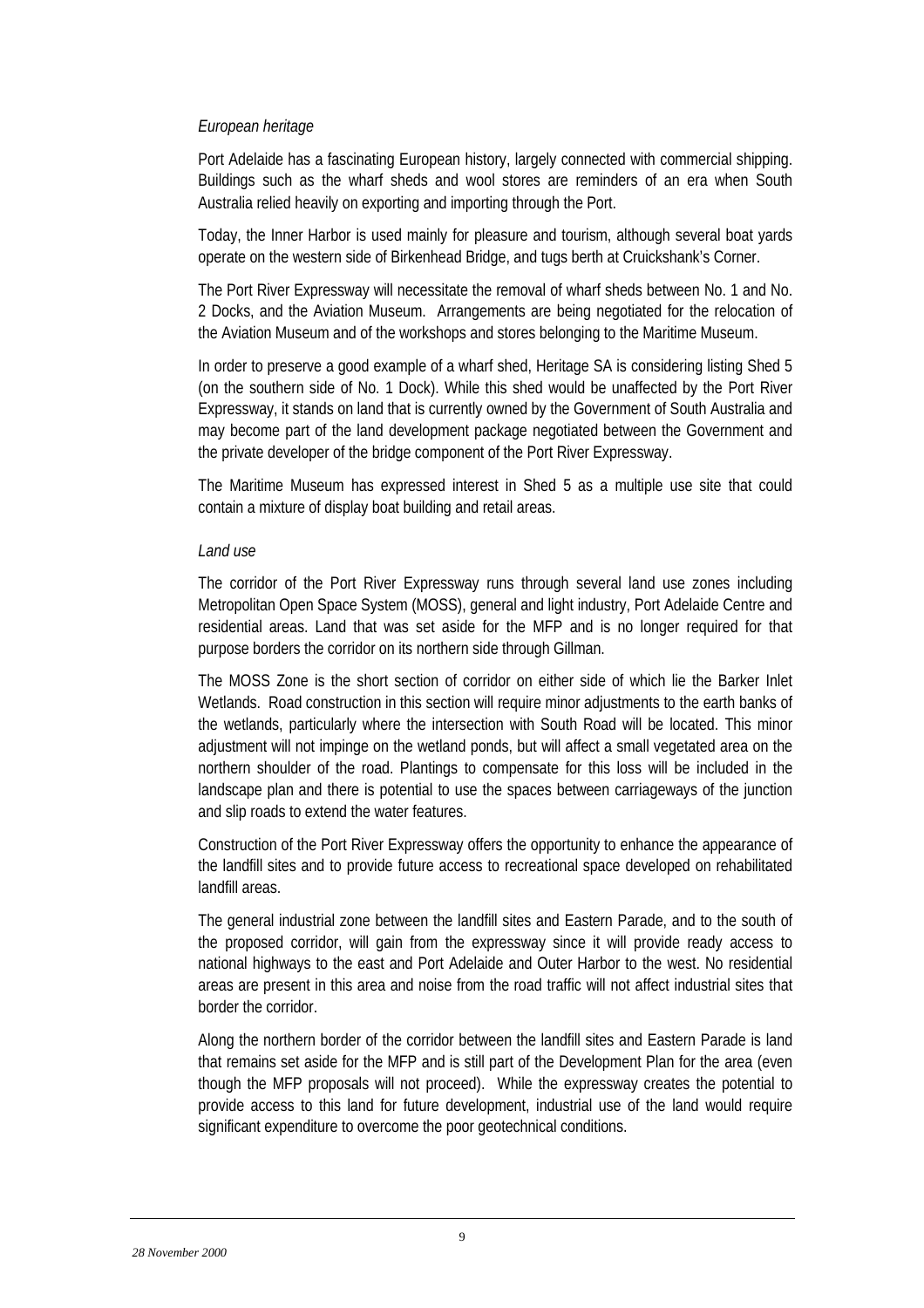Francis Street is currently used by freight consolidation and distribution companies. The expressway offers additional development opportunities to business along Francis Street, principally through its provision of ready access to transport networks. In the detailed design of this section of the expressway it will be necessary to cater for entry and egress of heavy vehicles, while providing through traffic with safe passage.

# *Economics*

The Port of Adelaide/Gillman corridor is an important strategic transport link for South Australia. The corridor links directly with the national highway route to Perth and Darwin via Port Wakefield Road, and to national highway links to Sydney and Melbourne. It serves the State's major port and rail terminals at Port Adelaide and Outer Harbor, and the extensive industrial areas north-west of the city. The project will contribute to South Australia's economic development by providing a much-improved connection between Port Adelaide's industrial and port facilities and these key industrial routes.

The Port River Expressway traverses the Port Adelaide Enfield Council area, which has the following characteristics confirming its economic importance:

- 9.5% of South Australia's businesses
- 70% of Adelaide's transport sites
- 37% of Adelaide's warehouse sites
- 31% of Adelaide's developed land for industrial use
- 32% of Adelaide's vacant industrial land.

From an economic point of view, the Port River Expressway will materially enhance this area of Adelaide since it will provide stronger transport links both to the national highways and to the port facilities. Other economic outcomes will include:

- reduction in transport costs (through shorter journeys and less frequent interruptions to traffic flows);
- enhanced tourism opportunities in Port Adelaide Centre, through both easier access to national highways and reductions in heavy vehicle traffic in the Centre;
- enhanced opportunities for recreation and tourism resulting from easier access to the wetlands and to open spaces north of the Port River Expressway corridor;
- increased industrial property values in the Hanson Road and Wingfield precincts following improved access for heavy vehicles;
- increased property values on roads that will gain from reduced heavy vehicles movements (e.g. Grand Junction Road and St Vincent Street);
- additional employment opportunities during construction of the Port River Expressway and flowing from increased industrial activity during operation of the expressway.

# *Amenity (including aesthetics, noise and air quality)*

The expressway offers an opportunity to design a transport corridor that is an integral part of the built environment as opposed to the current situation where roads and rail lines have been built